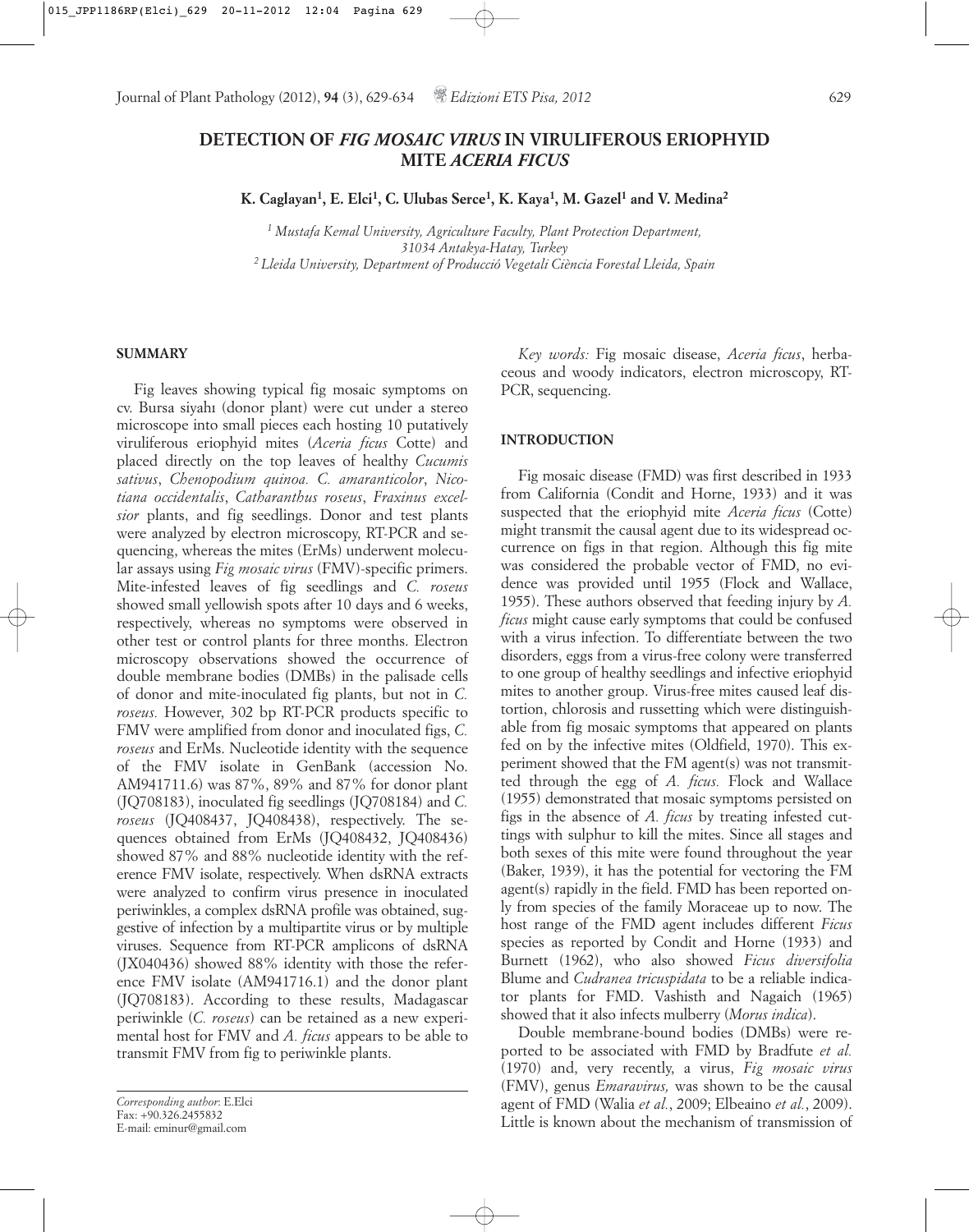FMV by *A. ficus*. Proesler (1969, 1972) showed that FMV is transmissible by a single eriophyid mite from infected to virus-free fig seedlings and that the minimum feeding time for acquisition of the virus by *A. ficus* was 5 min.

All published reports suggest that fig trees may be infected with a complex of viruses (reviewed by Martelli, 2011). However, which virus is effectively transmitted by *A. ficus* to different hosts has not yet been determined. In this study, experimental transmission of FMV to some herbaceous and woody hosts through presumably viruliferous *A. ficus* was carried out and the presence of FMV in the eriophyid body was investigated*.*

# **MATERIALS AND METHODS**

**Plants and eriophyid mites (ErMs).** A fig tree of cv. Bursa siyahı from the University collection orchard located in the Hatay province of Turkey, which exhibited clear-cut FMD symptoms (Fig. 1A), was used as the main source for presumably viruliferous *A. ficus* in transmission trials with *A. ficus* (Fig. 2). *Cucumis sativus*, *Chenopodium quinoa, C. amaranticolor, Nicotiana occidentalis*, *Catharanthus roseus* (Madagascar periwinkle), *Fraxinus excelsior* (European ash) and *Ficus carica* cv. Bursa siyahı seedlings were used for transmission trials. All test plants were kept in a growth chamber at 25°C for a 16 h day period and at 20°C for a 8 h night period, with a constant 70% relative humidity.

**Transmission tests.** Symptomatic leaves that hosted putatively viruliferous ErMs from the field were examined under a binocular microscope, then cut into small pieces (each piece hosting 10 ErMs), and placed on young leaves of the above listed hosts. The experiment was replicated five times, so that 50 ErMs were used to transmit FMV to five plants of each test species. Inoculated test plants were held in the laboratory for 1 day prior to transferring to the growth chamber for symptom observations. When the first symptoms appeared, 10 ErMs were collected for molecular analyses and the plants were sprayed with Hexythiazox (50 ml/100 litre). Symptomless test plants were not sprayed. All plants were observed regularly for symptoms and were analyzed by EM and RT-PCR; all amplicons obtained were custom sequenced.

**Transmission electron microscopy (TEM).** Leaves for TEM observations excised from the symptomatic donor fig, the fig seedlings and periwinkles exposed to ErMs, were fixed immediately in 3% glutaraldehyde in 50 mM phosphate buffer (pH 7.2) and kept overnight at 4°C. The samples were washed in the same buffer,



**Fig. 1.** A. Mosaic symptoms on both leaves and fruit of donor fig plant, cv. Bursa siyahı B. Symptoms of *Fig mosaic virus* on inoculated fig seedlings using viruliferous *Aceria ficus*. C. Mottling of the leaves of *Catharanthus roseus* plant exposec to viruliferous *A. ficus*.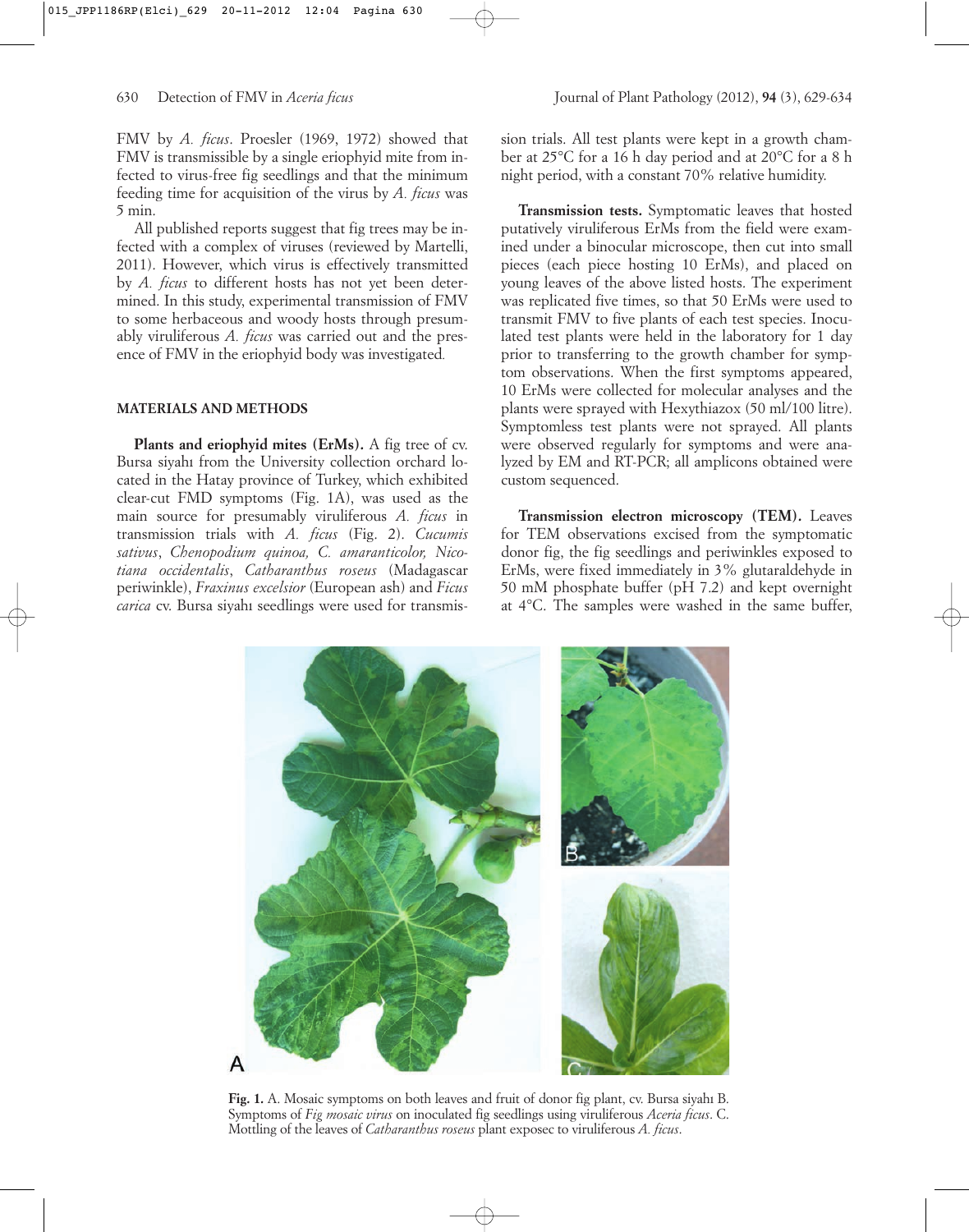

Fig. 2. Dorsal view of *Aceria ficus* under scanning electron mi-<br>
TEM at an accelerating voltage of 75 kV. croscope (X800, left) and head of *A. ficus* (X1700, right).

post-fixed in 1% osmium tetroxide in the same buffer for 2 h at room temperature then dehydrated in a graded series of increasing acetone concentrations. Dehydrated samples were subsequently embedded in Epon-Araldite mixture as described (Medina *et al.*, 2003). Ultrathin sections (70-90 nm) were cut with an Ultracut E microtome (Reichert, UK) using glass or diamond knives (Diatome, Switzerland). The sections were then routinely mounted for staining on formvar-coated 200 mesh copper grids (Aldrich, UK). Sections with silvergold interference colour were stained in drops of 4.5% uranyl acetate, washed in distilled water and further stained in drops of Reynold's lead citrate (Roland and Vian, 1991). All sections were viewed with a Zeiss-910



**Fig. 3.** Ultrathin section of FMV-infected periwinkle leaf. A. Nucleus of a mesophyl cell showing a bundle of filamentous viruslike particles (arrow) next to the nucleolus. B. Close up of boxed area in A. C. Bundle sheeth cell showing a group of filamentous virus-like particles (arrow) in the nucleus. D. Close-up of boxed area in C (Bars: A and  $C = 5 \mu m$ , B and  $D = 1.6 \mu m$ ).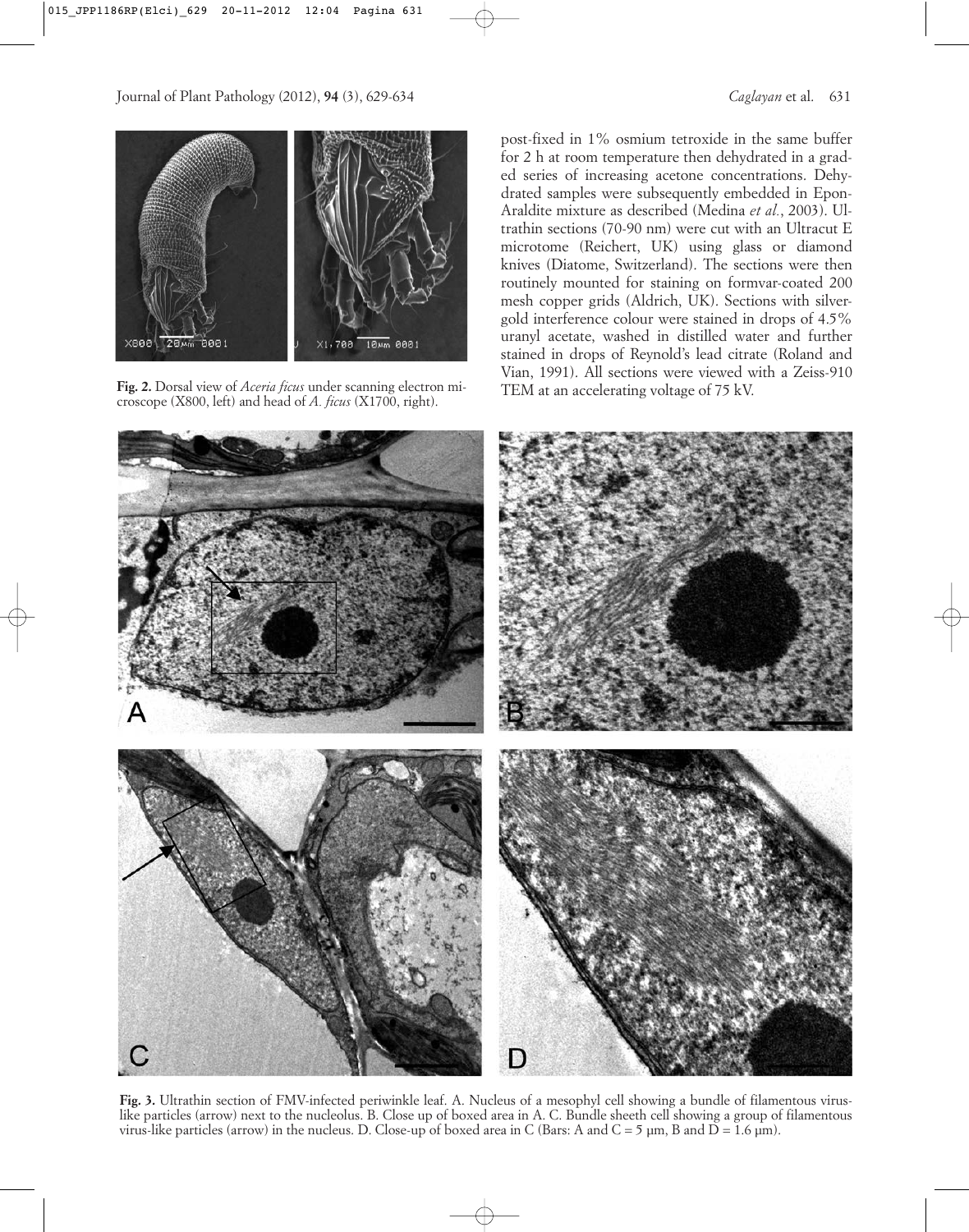**Total RNA extraction, RT-PCR and nucleotide sequence analysis.** Total RNAs were extracted from leaves of donor fig, inoculated test plants and healthy controls using the RNeasy kit (Qiagen, Germany) following the manufacturer's instructions. RNA aliquots of 50 ng were used as template for RT-PCR. Ten ErMs were collected from the symptomatic donor plant and inoculated fig seedlings after first symptom appearance and tested individually. Each ErM was placed onto a cellulose membrane (Roche, Switzerland), crushed and the membrane was transferred to an eppendorf tube. Fifty µl of 0.5% Tween X100 were added to membranes and incubated at 95°C for 10 min. After vortexing and centrifugation, 5 µl of the mixture were used as template for RT-PCR.

One-step RT-PCR protocol was used in a 25 µl reaction volume containing template, 2.5 µl of 10X PCR buffer, 1.1 µl of 25 mM  $MgCl<sub>2</sub>$ , 1.25 µl of 0.1 M DTT (dithiothreitol), 0.5 µl of 10 mM dNTPs, 1.25 µl of FMV-specific primer set (10 µM) 5'-CGGTAG-CAAATGGAATGAAA-3' and 5'-AACACT-GTTTTTGCGATTGG-3', 0.25 µl of Taq polymerase (5 U/µl; Fermentas, Canada), and 0.035 µl of *Moloney murine leukemia virus* (MoMLV) reverse transcriptase (200 units/µl; Fermentas, Canada). Reactions were performed at one cycle of 42°C for 30 min; 35 cycles of 94°C for 30 s, 55°C for 45 s, and 72°C for 1 min; and a final 72°C extension for 10 min. PCR products were analyzed by electrophoresis in 1.5% agarose gels in Tris-Acetate-EDTA buffer, stained with ethidium bromide and visualized under UV light.

**Sequence analysis.** Selected PCR products were sequenced using an AB1373 Automated Sequencer at Iontek (Istanbul, Turkey). Sequences were compared those retrieved form GenBank using BLAST programs (NCBI), and utilized for constructing phylogenetic trees using the neighbor-joining method with the Mega5 program (Tamura *et al.*, 2011). Bootstrap analyses with 1000 replicates were performed. The FMV sequence AM941711 was used as reference.

**Double-stranded RNA extraction, cDNA synthesis and PCR.** Symptomatic leaves from inoculated periwinkle seedlings were used for dsRNA extraction. Leaf samples (24 g) were ground in liquid nitrogen. The dsRNAs were recovered using 2 cycles of CF-11 (Whatman, England) column chromatography (Walia *et al*., 2009). After ethanol precipitation, dsRNA pellets were dissolved in 10 µl of TE buffer and subjected to electrophoresis in 2% agarose gels, stained with ethidium bromide and visualized under UV light.

cDNAs were synthesized using 0.2 µg/µl random hexamer primers and 200 ng dsRNA as template. After incubation at 95°C for 5 min, 1 µl of MoMLV reverse transcriptase (200 U/µl; Fermentas, Canada), 4 µl of 5X reverse transcriptase buffer, 2 µl of 1 M dithiothreitol (DTT) and 0.5 µl of 10 mM dNTP added to eppendorf tubes and incubated at 42°C for 60 min. Following incubation at 70°C for 10 min, synthesized cDNAs were recovered and PCR was carried out with 2 µl of cDNA,  $0.5$  µl of 200 µM dNTP, 1 µl of 25 mM MgCl<sub>2</sub>, 2.5 µl of 5X PCR buffer and 0.5 µl of 10 µM of each FMV specific primer set with  $0.25$  µl of  $5$  U/µl Taq DNA polymerase (Promega, USA). The mix was incubated at 94°C for 2 min and submitted to 35 amplification cycles (30 sec at 95°C, 30 sec at 50°C, and 30 sec at 72°C). Final PCR products were visualized under UV light after electrophoresis on ethidium bromide-stained 1% agarose gels.

# **RESULTS AND DISCUSSION**

**Symptomatological observations of inoculated plants.** All fig seedlings and three *C. roseus* seedlings out of five exposed to eriophyide mites showed mosaic, vein clearing and small yellowish spots after 10 days and 6 weeks, respectively (Fig. 1B and C). When symptomatic periwinkle shoots were grafted onto healthy periwinkles by chip-budding, similar symptoms appeared within two months, demonstrating that the symptoms were due to virus infection rather than to damage from mite feeding. No symptoms were observed in other test or control plants for one year. Similar transmission experiments from fig to periwinkle using viruliferous *A. ficus* had been done by Credi (1998) who reported the appearance of virus-like symptoms on a periwinkle plant after an incubation period of 40 days. This plant showed chlorotic spotting, mosaic and yellowing of the leaves and malformation of the laminae.

It has already been reported that FMD is transmissible by *A. ficus* from infected to FMD-free fig seedlings (Proesler, 1969, 1972; Çaglayan *et al.,* 2009) so that our data confirm its transmission from fig to periwinkle plants.

**EM observations of experimentally inoculated plants.** DMBs were only observed in palisade cells of mite-inoculated fig seedlings and donor plant, confirming the results of a previous study (Caglayan *et al.*, 2010). Association of DMBs with FMD was originally observed by Bradfute *et al.* (1970) and later described in more detail (Martelli *et al.*, 1993; Serrano *et al.*, 2004). Due to their presence in field- and experimentally-infected fig trees, it has been assumed that DMBs are significantly involved in the aetiology of FMD. In this study DMBs were not observed in the cells of symptomatic periwinkle plants but bundles filamentous viruslike particles were seen the in nuclei of mesophyll cells (Fig. 3). These virus-like particles are still under investigation. Although DMBs were not observed in periwin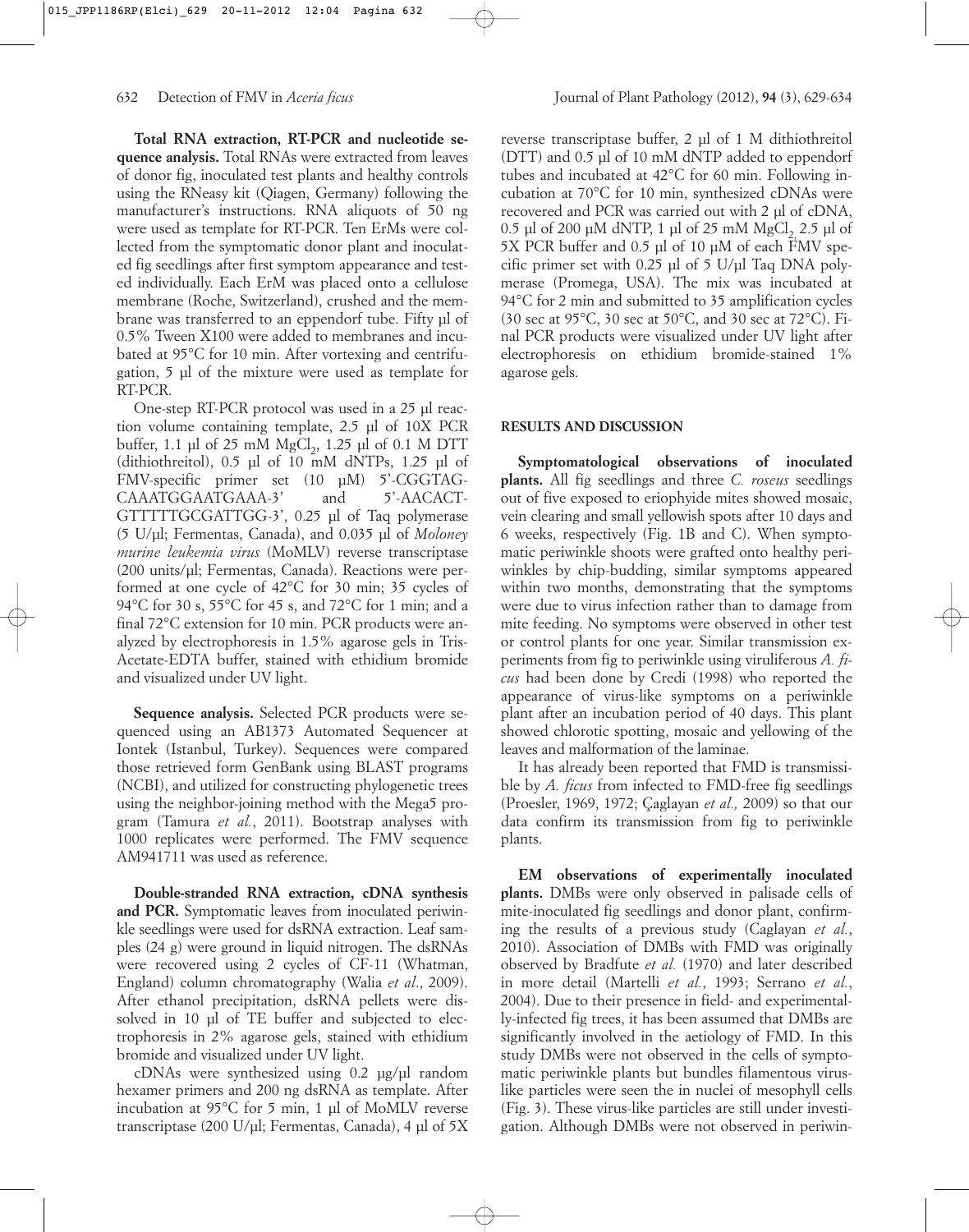kle cells, some of the plants exposed to *A. ficus* proved to be infected by FMV according to the outcome of RT-PCR runs. It may be possible that FMV particles are less concentrated in periwinkles than in fig, thus escaping EM visualization.

**RT-PCR, dsRNA and nucleotide sequence analysis.** Based on RT-PCR assays, the donor plant (cv. Bursa siyahı), all mite-inoculated fig seedlings and three *C. roseus* seedlings were shown to be infected by FMV. This virus was also detected in 8 and 7 individual mites collected from the donor plant and the inoculated fig seedlings, respectively. PCR amplification resulted in amplicons of the expected size (302 bp) (Fig. 4) whose sequence identity with the reference FMV isolate from GenBank (accession No. AM941711) was 87%, 89% and 87% for the donor plant (JQ708183), inoculated fig seedlings (JQ708184) and *C. roseus* (JQ408437,



**Fig. 4.** RT-PCR amplifications from tested fig, periwinkles and eriophyid mites using FMV-RdRp- specific primers. Lane L, 100 bp ladder; lane 1, donor fig plant cv. Bursa siyahı; lanes 2-6, inoculated figs; lanes 7-9, inoculated periwinkles; lanes 10-12, eriophyid mites fed on and collected from donor plants; lane 13, inoculated periwinkle (dsRNA used as template)**;** lanes 14-17, eriophyid mites collected from inoculated figs; lane W**,** water control; lane **(+),** positive control.



**Fig. 5.** Electrophoretic pattern of dsRNAs extracted from inoculated periwinkle (lane V-I) and healty periwinkle (lane V-H). M: DNA molecular marker (λ *EcoRI*+*HindIII*) DNA ladder.

JQ408438), respectively. The sequences obtained from mites (JQ408432, JQ408436) also showed 87% and 88% identity at the nucleotide level with the sequence of the reference FMV isolate. Based on these results, Madagascar periwinkle (*C. roseus*) can be retained as a likely novel experimental host for FMV and *A. ficus* is confirmed as a vector capable of trasmitting FMV from fig to periwinkle as well as from fig to fig. This is the first report of detection of FMV in ErMs and periwinkle plants.

Different dsRNA bands, ranging in size from 600 bp to *ca.* 2 kbp (*ca.* 0.6, 1.1, 1.4, 1.8 and 1.9 kbp.), were recovered from inoculated periwinkle plants (Fig. 5); they represent multipartite or multiple virus incidences. To confirm the presence of FMV, cDNAs were synthesized using dsRNA as template and RT-PCR was conducted using FMV-specific primers. PCR amplification resulted in amplicons of the size (302 bp) expected for FMV (Fig. 5) whose sequence (JX040436) showed 88% identity at the nucleotide level with both the reference FMV isolate and the FMV isolate from the donor cv. Bursa siyahı.

Pairwise comparison of partial nucleotide sequences from different FMV isolates demonstrated a high degree of similarity with the sequence of the FMV reference isolate (not shown). Furthermore, in a phylogenetic tree constructed with the RdRp domain sequence of FMV isolates from donor, five inoculated figs, two periwinkles and five ErMs (2 and 3 ErMs collected from donor and inoculated fig plants) all isolates grouped around the reference FMV isolate into two separate clusters in which sequences from fig, mites and periwin-



Fig. 6. Phylogenetic tree constructed with RdRp nucleotide sequences of 14 FMV isolates from fig, periwinkle and eriophyid mites. FMV reference isolate (AM941711); donor plant: cv. Bursa siyahı; vinca: periwinkle; NDE1-5: inoculated fig plants; ErM1-2: eriophyid mites collected from donor plant; ErM3-5: eriophyid mites collected from inoculated fig plants. Numbers at the nodes represent the percentages determined by bootstrap analysis with 1000 replicates. Only bootstrap values above 70% are shown. Accession numbers of the sequences used to generate the tree are given in parenthesis.